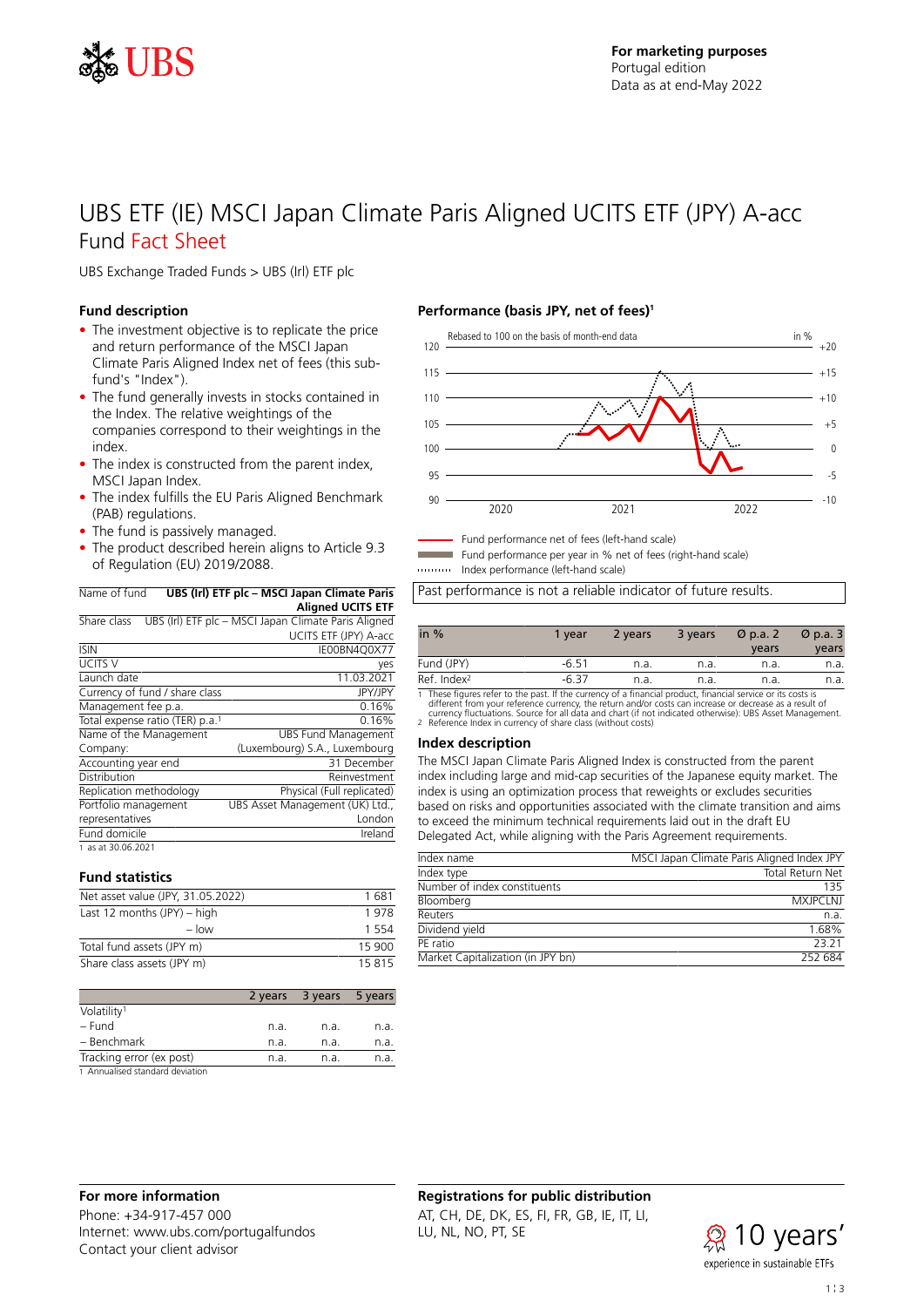# UBS ETF (IE) MSCI Japan Climate Paris Aligned UCITS ETF (JPY) A-acc

### **Sector exposure (%)**

|                               | Index |
|-------------------------------|-------|
| Information Technology        | 25.0  |
| Industrials                   | 21.6  |
| Consumer Discretionary        | 17.2  |
| Health Care                   | 13.1  |
| Real estate                   | 6.7   |
| <b>Communication Services</b> | 6.6   |
| <b>Financial Services</b>     | 5.0   |
| Consumer Staples              | 2.8   |
| Materials                     | 2 በ   |
|                               |       |

# **10 largest positions (%)**

|                                              | Index |
|----------------------------------------------|-------|
| TOYOTA MOTOR CORP COMMON<br><b>STOCK</b>     | 5.0   |
| SONY GROUP CORP COMMON<br><b>STOCK</b>       | 41    |
| KEYENCE CORP COMMON STOCK                    | 35    |
| TOKYO ELECTRON LTD COMMON<br><b>STOCK</b>    | 25    |
| <b>FAST JAPAN RAILWAY CO</b><br>COMMON STOCK | フヨ    |

### **Benefits**

Clients benefit from the flexibility of an exchange-traded investment.

Provides access to the performance of the index with a single transaction.

Optimised risk/return profile thanks to a broad diversification across a range of countries and sectors.

The fund offers a high degree of transparency and cost efficiency.

UCITS compliant fund.

## **Market exposure (%)**

|          |  | $\cdots$<br> |  |  |
|----------|--|--------------|--|--|
| $\cdots$ |  |              |  |  |
|          |  |              |  |  |

|                                              | Index |
|----------------------------------------------|-------|
| DAIICHI SANKYO CO ITD COMMON<br><b>STOCK</b> | 22    |
| YASKAWA FLECTRIC CORP<br>COMMON STOCK        | 22    |
| HAMAMATSU PHOTONICS KK<br>COMMON STOCK       | 22    |
| CENTRAL JAPAN RAILWAY CO<br>COMMON STOCK     | 21    |
| KURITA WATER INDUSTRIES ITD<br>COMMON STOCK  | 1 Q   |

## **Risks**

This UBS Exchange Traded Fund invests primarily in equities, which are included in the MSCI Japan Climate Paris Aligned Index. Investors require a corresponding risk tolerance and capacity. All investments are subject to market fluctuations. The Fund is subject to the risk that its climate-focused investment strategy may select or exclude securities of certain issuers for reasons other than investment performance considerations. Climate Criteria and risks are considered as part of the Index selection process. Every fund has specific risks, which may significantly increase under unusual market conditions. The fund's assets are passively managed. As a result, the net asset value of the fund is directly dependent on the performance of the underlying index. Losses that could be avoided via active management will not be offset.

### **Listing and trading information**

| Exchange               | Trading currency | Trading hours (local time) | Bloomberg Ticker | <b>Reuters RIC</b> | iNAV Bloomberg  |  |
|------------------------|------------------|----------------------------|------------------|--------------------|-----------------|--|
| Borsa Italiana         | FUR.             | 09:00am - 05:30pm CFT      | JPA IM           | JPA MI             | <b>JPAFUIV</b>  |  |
| Deutsche Börse (XETRA) | eur              | 09:00am - 05:30pm CET      | AW15 GY          | AW15.DF            | <b>JPAFUIV</b>  |  |
| SIX Swiss Exchange     |                  | 09:00am - 05:30pm CET      | JAPA SW          | JAPA S             | <b>JAPAJPIV</b> |  |